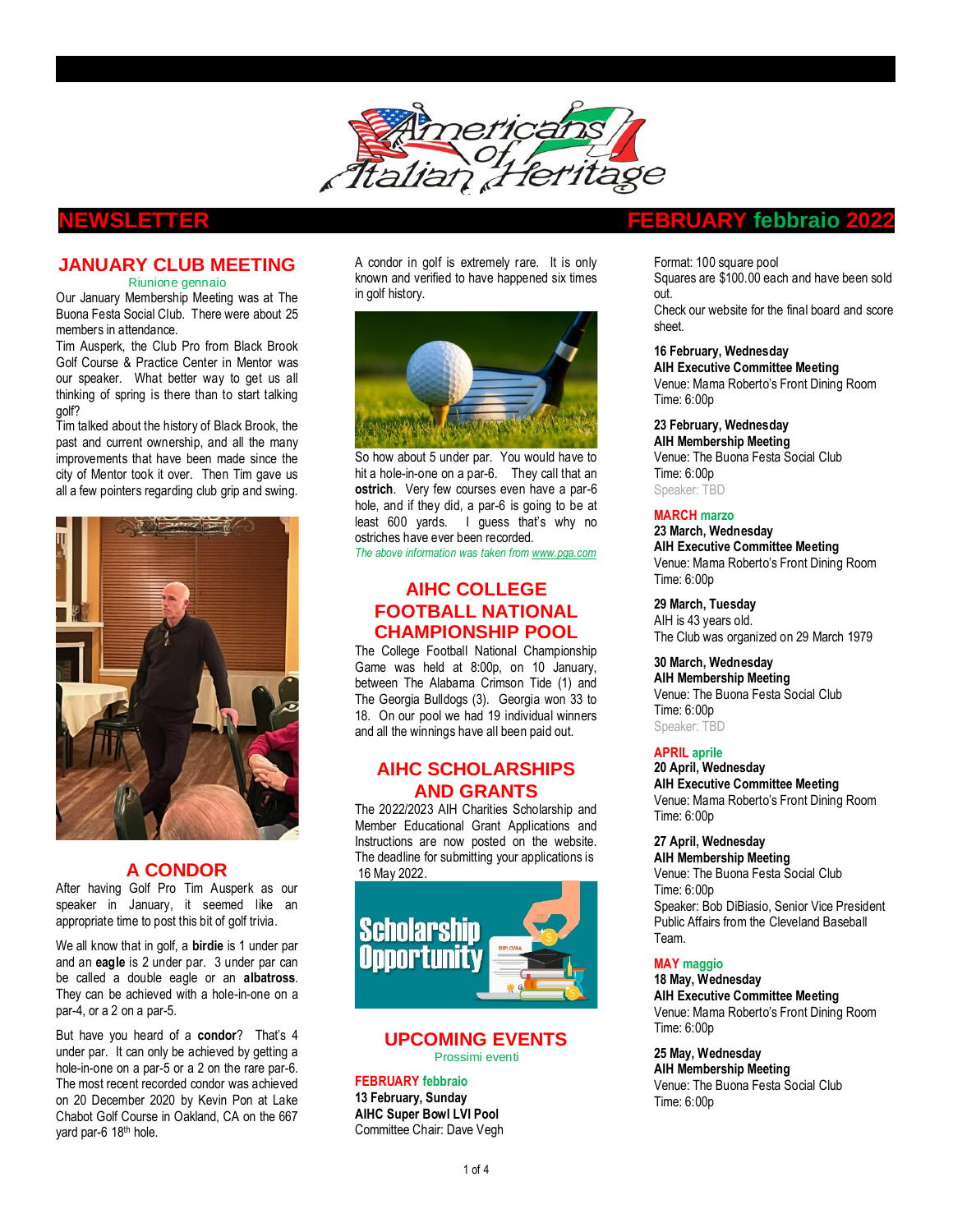

Special Event: Presentation of Slate of Nominees for Officers and Trustees for FY23 and FY24. Speaker: TBD.

# **JUNE giugno**

**22 June, Wednesday AIH Executive Committee Meeting** Venue: Mama Roberto's Front Dining Room Time: 6:00p

### **29 June, Wednesday**

**AIH Membership Meeting** Venue: The Buona Festa Social Club Time: 6:00p Special Event: Election of Officers and Trustees for FY23 and FY24. Speaker: TBD.

## **JULY luglio**

**20 July, Wednesday AIH Executive Committee Meeting** Venue: Mama Roberto's Front Dining Room Time: 6:00p

# **23 July, Saturday**

**AIHC Fund Raiser**  Venue: Hungarian Culture Club in Fairport Harbor Time: TBD

**27 July, Wednesday AIH Membership Meeting** Venue: The Buona Festa Social Club Time: 6:00p Speaker: TBD.

### **AUGUST agosto 19 August, Friday AIH Golf Outing** – *TENTATIVE* Venue: Erie Shores Golf Course in Madison Time: TBD

**24 August, Wednesday AIH Executive Committee Meeting** Venue: Mama Roberto's Front Dining Room Time: 6:00p

**31 August, Wednesday AIH Membership Meeting and Club Bocce' Tournament** – *TENTATIVE* Venue: TBD Time: 6:00p Speaker: TBD.

## **SEPTEMBER settembre**

**21 September, Wednesday AIH Executive Committee Meeting** Venue: Mama Roberto's Front Dining Room

### Time: 6:00p

**28 September, Wednesday AIH Membership Meeting and Club Clam Bake** – *TENTATIVE* Venue: TBD Time: 6:00p Speaker: TBD.

### **OCTOBER ottobre**

**19 October, Wednesday AIH Executive Committee Meeting** Venue: Mama Roberto's Front Dining Room Time: 6:00p

# **26 October, Wednesday**

**AIH Membership Meeting** Venue: The Buona Festa Social Club Time: 6:00p Speaker: TBD.

# **NOVEMBER novembre**

**16 November, Wednesday AIH Executive Committee Meeting** Venue: Mama Roberto's Front Dining Room Time: 6:00p

**30 November, Wednesday AIH Membership Meeting** Venue: The Buona Festa Social Club Time: 6:00p Speaker: TBD.

## **DECEMBER dicembre**

In accordance with our Bylaws, there is no scheduled Executive Committee Meeting or Membership Meeting in December.

## **00 December, Sunday**

**AIH Family Christmas Party** – *TENTATIVE* Venue: TBD Time: TBD

# **FEBRUARY BIRTHDAYS**

### Compleanni di febbraio

When you see these members this month, be sure to wish them buon compleanno.

# **HEALTH AND WELFARE**

salute e benessere Committee Chair Richard O'Keefe has advised

# us that his wife, Lynn, was hospitalized for 13

# **NEWSLETTER FEBRUARY febbraio 2022**

days with COVID and pneumonia, but is now receiving treatment at home, and is on oxygen. Please keep Lynn and Richard in your prayers.

# **SPECIAL DAYS IN FEBRUARY**

 Feb: Groundhog Day Feb: Play Your Ukulele Day Feb: Carrot Cake Day Feb: Work Naked Day Feb: Eat Ice Cream for Breakfast Day Feb: Send a Card to a Friend Day Feb: Bagel and Lox Day 10 Feb: Umbrella Day Feb: Super Bowl Feb: Valentine's Day Feb: Clean Out Your Computer Day Feb: Ferris Wheel Feb: Pistachio Day Feb: No Brainer Day Feb: Public Sleeping Day *The above information was obtained from timeanddate.com/holidays/fun* 

# **AIHC DONATIONS**

The AIH Charities Board was reviewing their books at their January meeting where I couldn't help but notice the donations that were listed. Bear in mind, 2020 and 2021 were our pandemic years when we had no major fund raisers at all. Heck, in 2020 we hardly even had meetings. All this being said, AIHC still managed to donate \$31,675 in 2020 and \$19,950 in 2021 to various charities, scholarships, and grants. For these two years, these donations went to:

- Student Scholarships
- Member Grants
- Italian American Brotherhood Club
- Forbes House
- **Italian Cultural Gardens**
- VFW Post 9251
- Hospice of the Western Reserve
- Painesville Police Department
- Helping Hand Ministry
- Our Lady of Lourdes Shrine
- Italian American Cultural Foundation (IACF)
- WJCU Italian Music Radio Station
- Cleveland Italian American Museum
- Fallen First Responders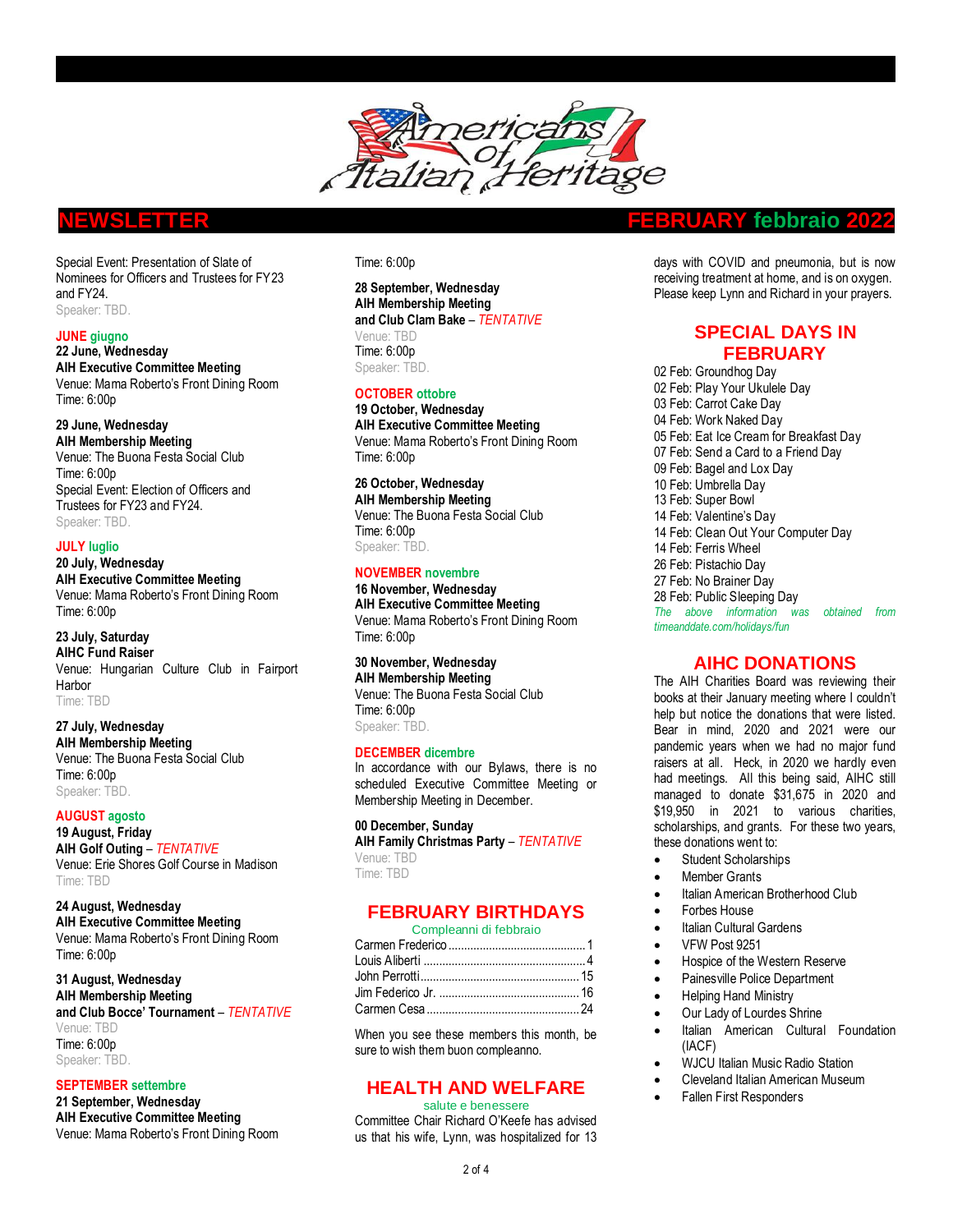

I think we can all be proud of the community services that our AIH Charities perform each year.

# **ELECTION OF OFFICERS AND TRUSTEES**

The biennial election of AIH Officers and Trustees will occur this year in June. This will be for a term from 1 July 2022 thru 30 June 2024.



The Slate of Nominees running for the Officers and Trustees positions will be presented at the May 2022 Membership Meeting. The election will be held at the June 2022 Membership Meeting.

The Chairman of the Nominations Committee is Bob Studniarz. If you would like to be a part of this committee or would like to be a Nominee for one of the positions, please contact Bob Studniarz at 440-567-4344 or [RStudniarz54@outlook.com](mailto:RStudniarz54@outlook.com)

# **FEBRUARY IN ITALY**

**The weather in Italy in February**

February is frigid in most parts of Italy but is not without its festivities. There's Valentine's Day and Carnevale, and many Italian schools observe a winter break called [Settimana Bianca](https://www.agriturismo.it/it/extra/dove-andare-per-la-settimana-bianca-794) or "White Week" a time for skiing and sledding.

February in Italy is just as cold as it is in [January,](https://www.italofile.com/january-italy/) but the temperatures start to climb at the end of the month. February is the preferred month for Italian ski and snowboard enthusiasts, who usually take time off in midmonth to hit the slopes.

February is one of the most popular months to visit [Venice](https://www.italofile.com/veneto/venice/) because of its [Carnival.](https://www.italofile.com/carnival-italy/) While the famous festival sometimes takes place in [March,](https://www.italofile.com/march-italy/) it often falls during February when the temperatures are still quite cold. Venice and other northern Italian cities average high temperatures in the high 40s °F and lows

around or just above freezing in February. Luckily, the risk of rain and other precipitation is lower in February, averaging just 4-5 days.

Central Italy is still cold in February, but the first signs of spring can start to appear near the end of the month, especially in Rome. Average temperatures for Florence in February range from a low of 37°F to a high of 55°F.

February days in southern Italy are even milder, especially as the calendar nears March. Naples and Palermo get on average 7-9 days of rain during February, with temperatures ranging from the low to upper 40s °F for lows and the mid- to upper-50s °F for highs.

### **Carnevale / Carnival**

Depending on the calendar, Carnevale season begins as early as February 3. [Carnival](https://www.italofile.com/carnival-italy/)  [celebrations](https://www.italofile.com/carnival-italy/) run for approximately two weeks, with big events, parades, balls, performances, and food fairs. The best known Carnival celebrations in Italy take place in [Venice](https://www.carnevale.venezia.it/) and [Viareggio,](http://viareggio.ilcarnevale.com/) a seaside town in Tuscany.

Near Rome, the town of [Ronciglione](http://www.carnevaledironciglione.com/) is known for its carnival and riderless horse race, which have origins that date back to the 16th century.

### **February 5 – Feast Day of Saint Agatha, Catania (Sicily)**

Saint Agatha (Sant'Agata) is the patron saint of Molise, Gallipoli (Puglia), the Republic of San Marino, and in Catania (Sicily) where she was born. Her feast day is celebrated on 5 February, the day when the young saint is believed to have been martyred in 251.

[Catania commemorates Sant'Agata](https://www.visitsicily.info/en/santagata-in-catania/) — the *Santuzza* — every year from 3-5 February with candelora processions, and fireworks. It is the largest religious festival devoted to Saint Agatha in Italy and the most important festival of the year in the Sicilian city.

### **February 14 – Valentine's Day**

Some people like to spend lovers' day in the home of St. Valentine, in the town of [Terni in](https://www.italofile.com/saint-valentine-terni/)  [Umbria.](https://www.italofile.com/saint-valentine-terni/) Another ideal spot is in Verona, which holds the [Verona in Love](http://www.veronainlove.com/) festival each year in honor of young lovers Romeo and Juliet. Stagings of Shakespeare's play, as well as art exhibitions and sweet markets, complete the week-long love fest.

*The above information was obtained from italofile.com/january-italy/*

# **NEWSLETTER FEBRUARY febbraio 2022**

# **CARNIVAL & MARDI GRAS**

Mardi Gras, or Fat Tuesday, refers to events of the [Carnival](https://en.wikipedia.org/wiki/Carnival) celebration, beginning on or after the Christian feasts of the [Epiphany](https://en.wikipedia.org/wiki/Epiphany_(holiday)) and culminating on the day before [Ash Wednesday,](https://en.wikipedia.org/wiki/Ash_Wednesday) which is known as [Shrove Tuesday.](https://en.wikipedia.org/wiki/Shrove_Tuesday) *Mardi Gras* i[s French](https://en.wikipedia.org/wiki/French_language) for "Fat Tuesday", reflecting the practice of the last night of eating rich, fatty foods before the ritual [Lenten sacrifices](https://en.wikipedia.org/wiki/Lenten_sacrifice) and [fasting](https://en.wikipedia.org/wiki/Fasting) of th[e Lenten](https://en.wikipedia.org/wiki/Lent) season.



Related popular practices are associated with [Shrovetide](https://en.wikipedia.org/wiki/Shrovetide) celebrations before the fasting and religious obligations associated with the [penitential](https://en.wikipedia.org/wiki/Penitential) season of Lent. In countries such as the [United Kingdom,](https://en.wikipedia.org/wiki/United_Kingdom) Mardi Gras is more usually known as Shrove Tuesday, which is derived from the word *shrive*, meaning "to administer the sacrament of [confession](https://en.wikipedia.org/wiki/Confession_(religion)) to; to absolve".

Some think Mardi Gras may be linked with the ancient Roman [pagan](https://en.wikipedia.org/wiki/Paganism) celebrations of spring and fertility such as [Saturnalia,](https://en.wikipedia.org/wiki/Saturnalia) which dates back to 133–31 [BC.](https://en.wikipedia.org/wiki/Anno_Domini) This celebration honored the god of agriculture, Saturn. It was observed in mid-December, before the sowing of winter crops. It was a week-long festival when work and business came to a halt. Schools and courts of law closed, and the normal social patterns were suspended. On the [Julian](https://en.wikipedia.org/wiki/Julian_calendar)  [calendar,](https://en.wikipedia.org/wiki/Julian_calendar) which the Romans adopted in 45 BC, the winter solstice fell on December 25. Hence, the celebration gradually became associated with Christmas.

### **Unites States traditions**

The festival season varies from city to city, as some traditions, such as the one in [New](https://en.wikipedia.org/wiki/New_Orleans)  [Orleans,](https://en.wikipedia.org/wiki/New_Orleans) [Louisiana,](https://en.wikipedia.org/wiki/Louisiana) consider Mardi Gras to stretch the entire period fro[m Twelfth Night](https://en.wikipedia.org/wiki/Twelfth_Night_(holiday)) (the last night of Christmas which begins [Epiphany\)](https://en.wikipedia.org/wiki/Epiphany_(holiday)) to Ash Wednesday. Others treat the final three-day period before Ash Wednesday as the Mardi Gras. In [Mobile,](https://en.wikipedia.org/wiki/Mardi_Gras_in_Mobile) [Alabama,](https://en.wikipedia.org/wiki/Alabama) Mardi Gras– associated social events begin in November,